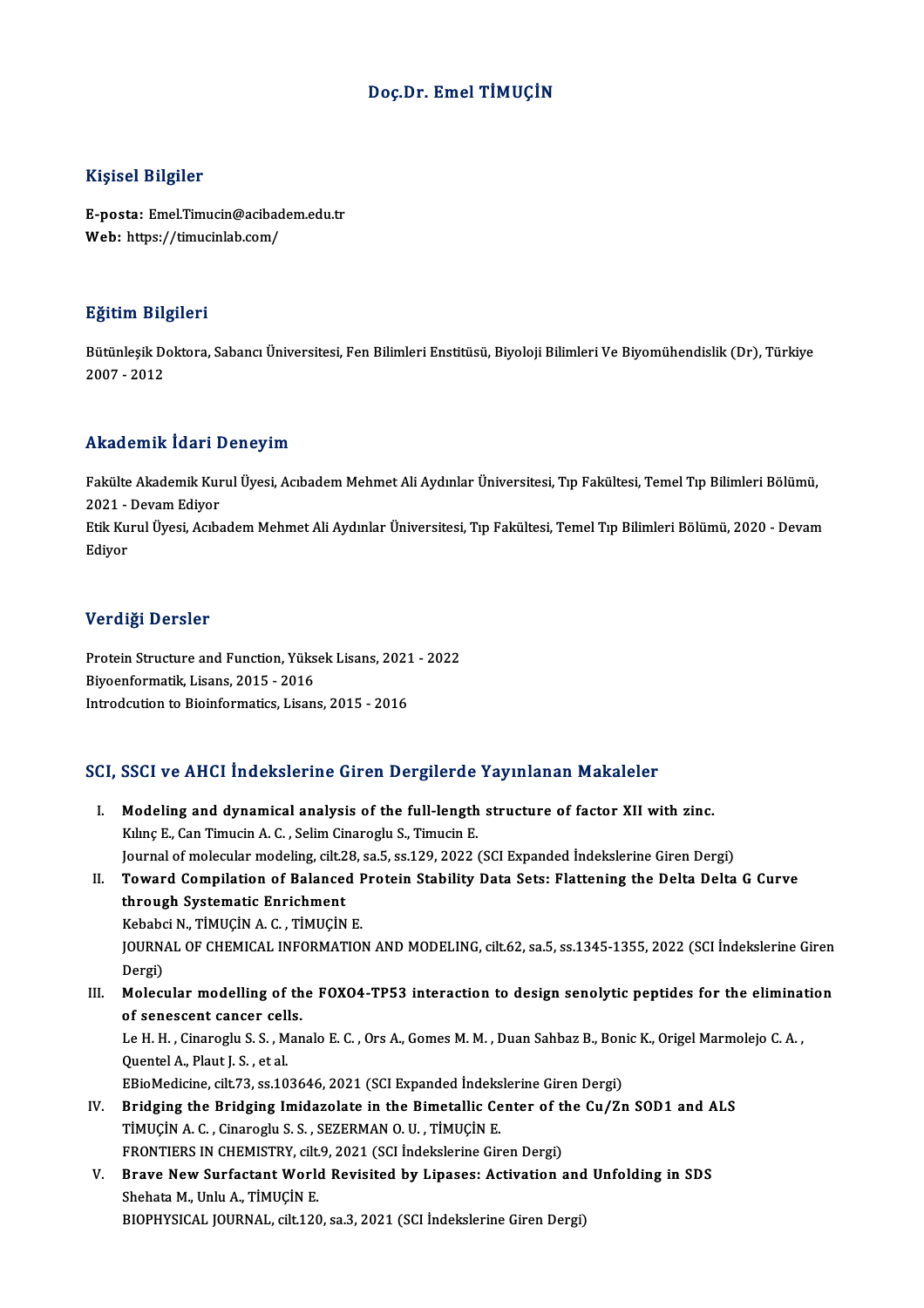| VI.    | Completing the Partially Resolved Complex Crystal Structure of Aurora Kinase A-/-N-MYC by<br><b>Molecular Modeling</b>  |
|--------|-------------------------------------------------------------------------------------------------------------------------|
|        | Altiner P., Cinaroglu S. S., TİMUÇİN E.                                                                                 |
|        | BIOPHYSICAL JOURNAL, cilt.120, sa.3, 2021 (SCI İndekslerine Giren Dergi)                                                |
| VII.   | Comprehensive evaluation of the MM-GBSA method on bromodomain-inhibitor sets.                                           |
|        | Çınaroğlu S., Timuçin E.                                                                                                |
|        | Briefings in bioinformatics, cilt.21, ss.2112-2125, 2020 (SCI Indekslerine Giren Dergi)                                 |
| VIII.  | Lipase and Water in a Deep Eutectic Solvent: Molecular Dynamics and Experimental Studies of the                         |
|        | Effects of Water-In-Deep Eutectic Solvents on Lipase Stability.                                                         |
|        | Shehata M., Unlu A., Sezerman U., Timucin E.                                                                            |
|        | The journal of physical chemistry. B, cilt.124, ss.8801-8810, 2020 (SCI İndekslerine Giren Dergi)                       |
| IX.    | Understanding thermal and organic solvent stability of thermoalkalophilic lipases: insights from                        |
|        | computational predictions and experiments.                                                                              |
|        | Shehata M., Timucin E., Venturini A., Sezerman O. U.                                                                    |
|        | Journal of molecular modeling, cilt.26, ss.122, 2020 (SCI Expanded İndekslerine Giren Dergi)                            |
| X.     | Comparative Assessment of Seven Docking Programs on a Nonredundant Metalloprotein Subset of                             |
|        | the PDBbind Refined.                                                                                                    |
|        | Çınaroğlu S., Timuçin E.                                                                                                |
|        | Journal of chemical information and modeling, cilt.59, ss.3846-3859, 2019 (SCI Indekslerine Giren Dergi)                |
| XI.    | Insights into an alternative benzofuran binding mode and novel scaffolds of polyketide synthase 13                      |
|        | inhibitors.                                                                                                             |
|        | Çınaroğlu S., Timuçin E.                                                                                                |
|        | Journal of molecular modeling, cilt.25, ss.130, 2019 (SCI İndekslerine Giren Dergi)                                     |
| XII.   | In silico identification of inhibitors targeting N-Terminal domain of human Replication Protein A.                      |
|        | Çınaroğlu S., Timuçin E.                                                                                                |
|        | Journal of molecular graphics & modelling, cilt.86, ss.149-159, 2019 (SCI İndekslerine Giren Dergi)                     |
| XIII.  | Thermostability of the PYL-PP2C Heterodimer Is Dependent on Magnesium: In Silico Insights into the                      |
|        | Link between Heat Stress Response and Magnesium Deficiency in Plants.                                                   |
|        | Timucin E. Sezerman O. U                                                                                                |
|        | Journal of chemical information and modeling, cilt.58, ss.661-672, 2018 (SCI Indekslerine Giren Dergi)                  |
| XIV.   | Predicting the impact of mutations on the specific activity of Bacillus thermocatenulatus lipase using                  |
|        | a combined approach of docking and molecular dynamics                                                                   |
|        | Yukselen O., Timucin E., Sezerman U.                                                                                    |
|        | JOURNAL OF MOLECULAR RECOGNITION, cilt.29, sa.10, ss.466-475, 2016 (SCI Indekslerine Giren Dergi)                       |
| XV.    | RACK1 Is an Interaction Partner of ATG5 and a Novel Regulator of Autophagy                                              |
|        | Erbil S., ORAL Ö., Mitou G., Kig C., Durmaz-Timucin E., Guven-Maiorov E., Gulacti F., Gokce G., Dengjel J., Sezerman O. |
|        | U, et al.                                                                                                               |
|        | JOURNAL OF BIOLOGICAL CHEMISTRY, cilt.291, sa.32, ss.16753-16765, 2016 (SCI Indekslerine Giren Dergi)                   |
| XVI.   | Probing the roles of two tryptophans surrounding the unique zinc coordination site in lipase family                     |
|        | I.5                                                                                                                     |
|        | Timucin E., Cousido-Siah A., Mitschler A., Podjarny A., Sezerman O. U.                                                  |
|        | PROTEINS-STRUCTURE FUNCTION AND BIOINFORMATICS, cilt.84, sa.1, ss.129-142, 2016 (SCI Indekslerine Giren                 |
|        | Dergi)                                                                                                                  |
| XVII.  | Zinc Modulates Self-Assembly of Bacillus thermocatenulatus Lipase<br>Timucin E., Sezerman O.U.                          |
|        | BIOCHEMISTRY, cilt 54, sa.25, ss.3901-3910, 2015 (SCI Indekslerine Giren Dergi)                                         |
| XVIII. | Direct in vitro selection of titanium-binding epidermal growth factor                                                   |
|        | Tada S., Timucin E., Kitajima T., Sezerman O. U., Ito Y.                                                                |
|        | BIOMATERIALS, cilt.35, sa.11, ss.3497-3503, 2014 (SCI Indekslerine Giren Dergi)                                         |
| XIX.   | The Conserved Lid Tryptophan, W211, Potentiates Thermostability and Thermoactivity in Bacterial                         |
|        | Thermoalkalophilic Lipases                                                                                              |
|        |                                                                                                                         |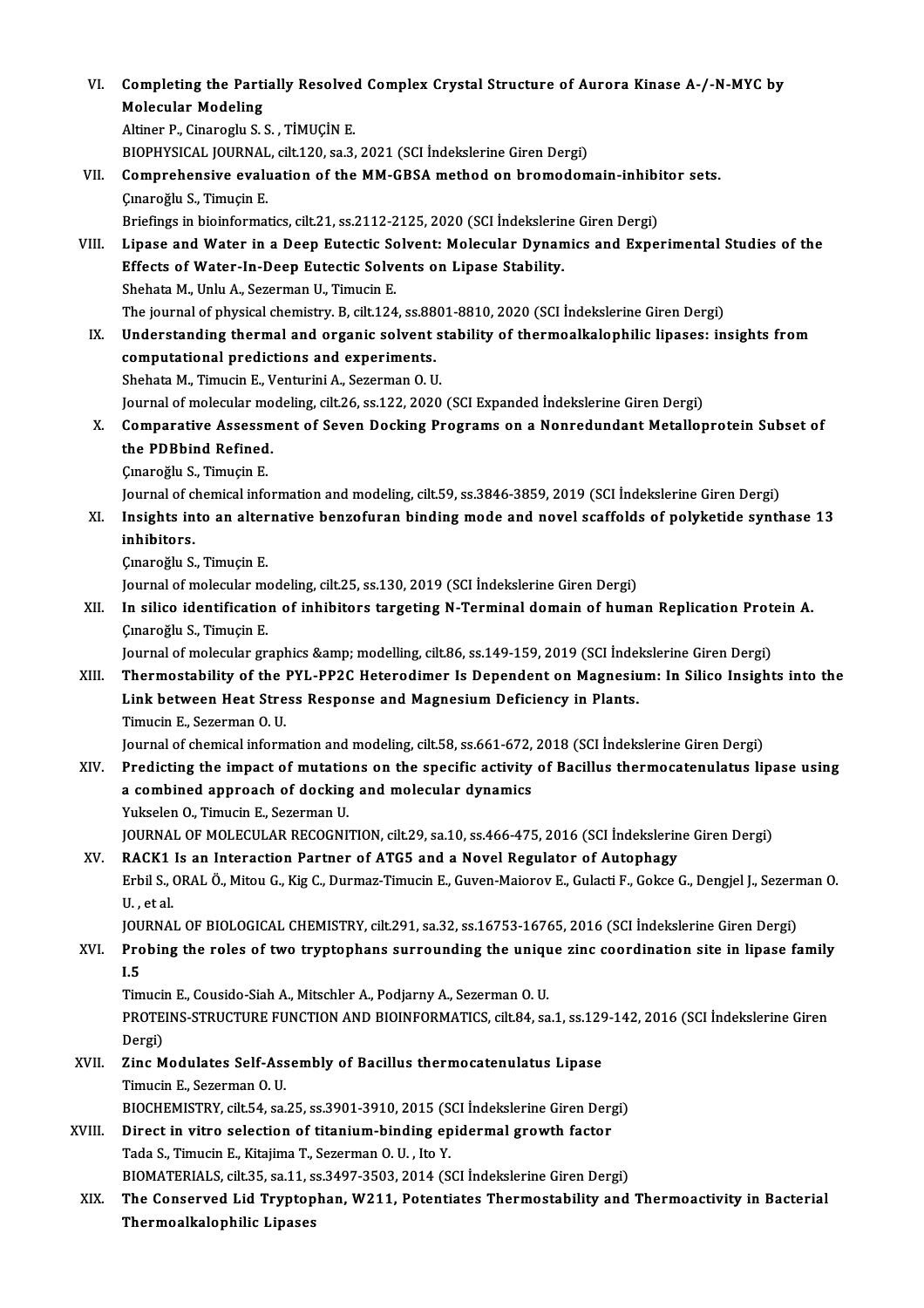Timucin E., Sezerman O. U. PLOS ONE, cilt.8, sa.12, 2013 (SCI İndekslerine Giren Dergi)

- XX. Modifying the catalytic preference of tributyrin in Bacillus thermocatenulatus lipase through in-PLOS ONE, cilt.8, sa.12, 2013 (SCI Indekslerine Girem<br>Modifying the catalytic preference of tributyr<br>silico modeling of enzyme-substrate complex<br>Dunmar E. Kunusak S. Sazamon H Modifying the catalytic preferer<br>silico modeling of enzyme-subs<br>Durmaz E., Kuyucak S., Sezerman U.<br>PROTEIN ENCINEERING DESICN & Durmaz E., Kuyucak S., Sezerman U.<br>PROTEIN ENGINEERING DESIGN & SELECTION, cilt.26, sa.5, ss.325-333, 2013 (SCI İndekslerine Giren Dergi) Durmaz E., Kuyucak S., Sezerman U.<br>PROTEIN ENGINEERING DESIGN & SELECTION, cilt.26, sa.5, ss.325-333, 2013 (SCI İndekslerine Gi<br>XXI. The drought response displayed by a DRE-binding protein from Triticum dicoccoides.
- PROTEIN ENGINEERING DESIGN & SELECTRE<br>The drought response displayed by<br>Lucas S., Durmaz E., Akpınar B., Budak H.<br>Blant physiology and biochamistry , PPP. The drought response displayed by a DRE-binding protein from Triticum dicoccoide<br>Lucas S., Durmaz E., Akpınar B., Budak H.<br>Plant physiology and biochemistry : PPB, cilt.49, ss.346-51, 2011 (SCI İndekslerine Giren Dergi)

## Plant physiology and biochemistry : PPB, cilt.49, ss.346-51, 2011 (SCI İndekslerine Giren Dergi)<br>Hakemli Kongre / Sempozyum Bildiri Kitaplarında Yer Alan Yayınlar

- akemli Kongre / Sempozyum Bildiri Kitaplarında Yer Alan Yayınlar<br>I. Rationally designed FOXO4-p53 interfering peptide selectively kills chemo-therapy-induced<br>Senessent and dermant senser sells in vive sini itongre 7 bemponyam nina interpretationally designed FOXO4-p53 interfering<br>senescent and dormant cancer cells in vivo<br>Timugin E. Eischen J. M. Seneman II. Cunanoğlu S Rationally designed FOXO4-p53 interfering pe<sub>l</sub><br>senescent and dormant cancer cells in vivo<br>Timuçin E., Fischer J.M. , Sezerman U., Çınaroğlu S.S.<br>Ending Age Belated Diseases: Investment Prespects a senescent and dormant cancer cells in vivo<br>Timuçin E., Fischer J. M. , Sezerman U., Çınaroğlu S. S.<br>Ending Age-Related Diseases: Investment Prospects and Advances in Research conference, New-York, Amerika<br>Birlesik Dovlatla Timuçin E., Fischer J. M. , Sezerman U., Çınaroğlu<br>Ending Age-Related Diseases: Investment Prosp<br>Birleşik Devletleri, 11 - 12 Temmuz 2019, ss.39<br>Pieshemisel and strustural shanasteriratis Ending Age-Related Diseases: Investment Prospects and Advances in Research conference, New-York, Ameri<br>Birleşik Devletleri, 11 - 12 Temmuz 2019, ss.39<br>II. Biochemical and structural characterization of the propeptide of pr Birleşik Devletleri, 11 - 12 Temmuz 2019, ss.39<br>II. Biochemical and structural characterization of the propeptide of pregnancy-associated plasma<br>protein A and its cellular effects Biochemical and structural characterization of the propeptide of<br>protein A and its cellular effects<br>Durer Z. A. , Bozkurt S., Öz Arslan D., Timuçin E., Vizcarra C. L. , Coskun A.<br>Joint 12th ERSA European Bionbusies Congres Joint 12th EBSA European Biophysics Congress / 10th IUPAP International Conference on Biological Physics<br>(ICBP), Madrid, İspanya, 20 - 24 Temmuz 2019, cilt.48, ss.149 Durer Z. A. , Bozkurt S., Öz Arslan D., Timuçin E., Vizcarra C. L. ,<br>Joint 12th EBSA European Biophysics Congress / 10th IUPAP |<br>(ICBP), Madrid, İspanya, 20 - 24 Temmuz 2019, cilt.48, ss.149<br>Comparative Assessment of Males Joint 12th EBSA European Biophysics Congress / 10th IUPAP International Conference on Biological Physics<br>(ICBP), Madrid, İspanya, 20 - 24 Temmuz 2019, cilt.48, ss.149<br>III. Comparative Assessment of Molecular Docking for th (ICBP), Madrid, İsp<br>Comparative Ass<br>Metalloproteins<br>Timugin E. Cunorei Comparative Assessme<br>Metalloproteins<br>Timuçin E., Çınaroğlu S. S.<br>Organelle Biogenesis and Metalloproteins<br>Timuçin E., Çınaroğlu S. S.<br>Organalle Biogenesis and Function in Cell Physiology and in Disease Conference, İstanbul, Türkiye, 27 - 29 Mayıs Timuç<br>Organ<br>2019<br>Magn Organalle Biogenesis and Function in Cell Physiology and in Disease Conference, İstanbul, Türkiye, 27 - 29<br>2019<br>IV. Magnesium confers stability to the PYL10 PP2C complex at high temperatures Insights from<br>mologylar dynamic 2019<br>IV. Magnesium confers stability to the PYL10 PP2C complex at high temperatures Insights from<br>molecular dynamics simulations Magnesium confers stability to the<br>molecular dynamics simulations<br>SEZERMAN O. U., TİMUÇİN E., ÇETİN E.<br>2nd International Sumnesium en Megn 2nd International Symposium on Magnesium in Crop Production, Food Quality and Human Health, Sao-Paulo, Brezilya, 4 - 06 Kasım 2014 SEZERMAN O. U. , TİMUÇİN I<br>2nd International Symposiu<br>Brezilya, 4 - 06 Kasım 2014<br>Zine induses self sesemb 2nd International Symposium on Magnesium in Crop Production, Food Quality and Human Health, 3<br>Brezilya, 4 - 06 Kasım 2014<br>V. Zinc induces self assembly of thermoalkalophilic lipases A strategy for thermostability<br>TIMUCIN E Brezilya, 4 - 06 Kasım 2014<br>Zinc induces self assembl:<br>TİMUÇİN E., SEZERMAN O. U.<br>The 29th Annual Sumnosium Zinc induces self assembly of thermoalkalophilic lipases A strategy for thermostability<br>TiMUÇİN E., SEZERMAN O. U.<br>The 28th Annual Symposium of Protein Society, San Diego, CA, Amerika Birleşik Devletleri, 27 - 30 Temmuz 20 TIMUÇIN E., SEZERMAN O. U.<br>The 28th Annual Symposium of Protein Society, San Diego, CA, Amerika Birleşik Devletleri, 27 - 30 Temmuz 2014<br>VI. Zinc Induces Self-Assembly Of Bacterial Thermoalkalophilic Lipases: A Strategy Fo The 28th Annual Symposit<br>**Zinc Induces Self-Assen**<br>Timucin E., Sezerman O. U.<br>29th Annual Symposium o Zinc Induces Self-Assembly Of Bacterial Thermoalkalophilic Lipases: A Strategy For Thermostab<br>Timucin E., Sezerman O. U.<br>28th Annual Symposium of the Protein-Society, California, Amerika Birleşik Devletleri, 27 - 30 Temmuz Timucin E., Sez<br>28th Annual S<br>cilt.23, ss.134<br>Modifying th 28th Annual Symposium of the Protein-Society, California, Amerika Birleşik Devletleri, 27 - 30 Temmuz 2014,<br>cilt.23, ss.134<br>VII. Modifying the chain length selectivity of Bacillus thermocatenulatus lipase through computati cilt.23, ss.134<br>Modifying the chain length selectivity of I<br>models of the enzyme substrate complex<br>TiMUCIN E, KUVUCAK S, SEZERMAN O U Modifying the chain length selectivity<br>models of the enzyme substrate comprimulgin E., KUYUCAK S., SEZERMAN O. U.<br>tatanbul istatistikaal Eizik Cünlori 28, 29, 20 models of the enzyme substrate complex<br>TIMUÇIN E., KUYUCAK S., SEZERMAN O. U.<br>İstanbul İstatistiksel Fizik Günleri. 28 - 30 Haziran 2012 TİMUÇİN E., KUYUCAK S., SEZERMAN O. U.<br>İstanbul İstatistiksel Fizik Günleri, 28 - 30 Haziran 2012<br>VIII. Computational Models for Chain Length Selectivity of Bacillus thermocatenulatus lipase<br>TİMICİN E. KUYUCAK S. SEZED İstanbul İstatistiksel Fizik Günleri, 28 - 30<br>Computational Models for Chain Leng<br>TİMUÇİN E., KUYUCAK S., SEZERMAN O. U.<br>The International Conference on Engume i Computational Models for Chain Length Selectivity of Bacillus thermocatenulatus lipase<br>TİMUÇİN E., KUYUCAK S., SEZERMAN O. U.<br>The International Conference on Enzyme Science and Technology, Muğla, Türkiye, 31 Ekim - 04 Kası TİMUÇİN E., KUYUCAK S., SEZERMAN O. U.<br>The International Conference on Enzyme Science and Technology, Muğla, Türkiye, 31 Ekim - 04 Kasım 2011<br>IX. Modification of Media pH Significantly Improves Recombinant Protein Stab The International Conference on Enz<br>Modification of Media pH Signific<br>GÜL Ö., TİMUÇİN E., SEZERMAN O. U.<br>The International Conference on Enz
	- Modification of Media pH Significantly Improves Recombinant Protein Stabilityin Pichia pastori:<br>GÜL Ö., TİMUÇİN E., SEZERMAN O. U.<br>The International Conference on Enzyme Science and Technology, Muğla, Türkiye, 31 Ekim 04 GÜL Ö., TIMUÇIN E., SEZERMAN O. U.<br>The International Conference on Enzyme Science and Technology, Muğla, Türkiye, 31 Ekim - 04 Kasım 2011<br>X. Treatment of water polluted with antibiotic resistant bacteria via chlorine a